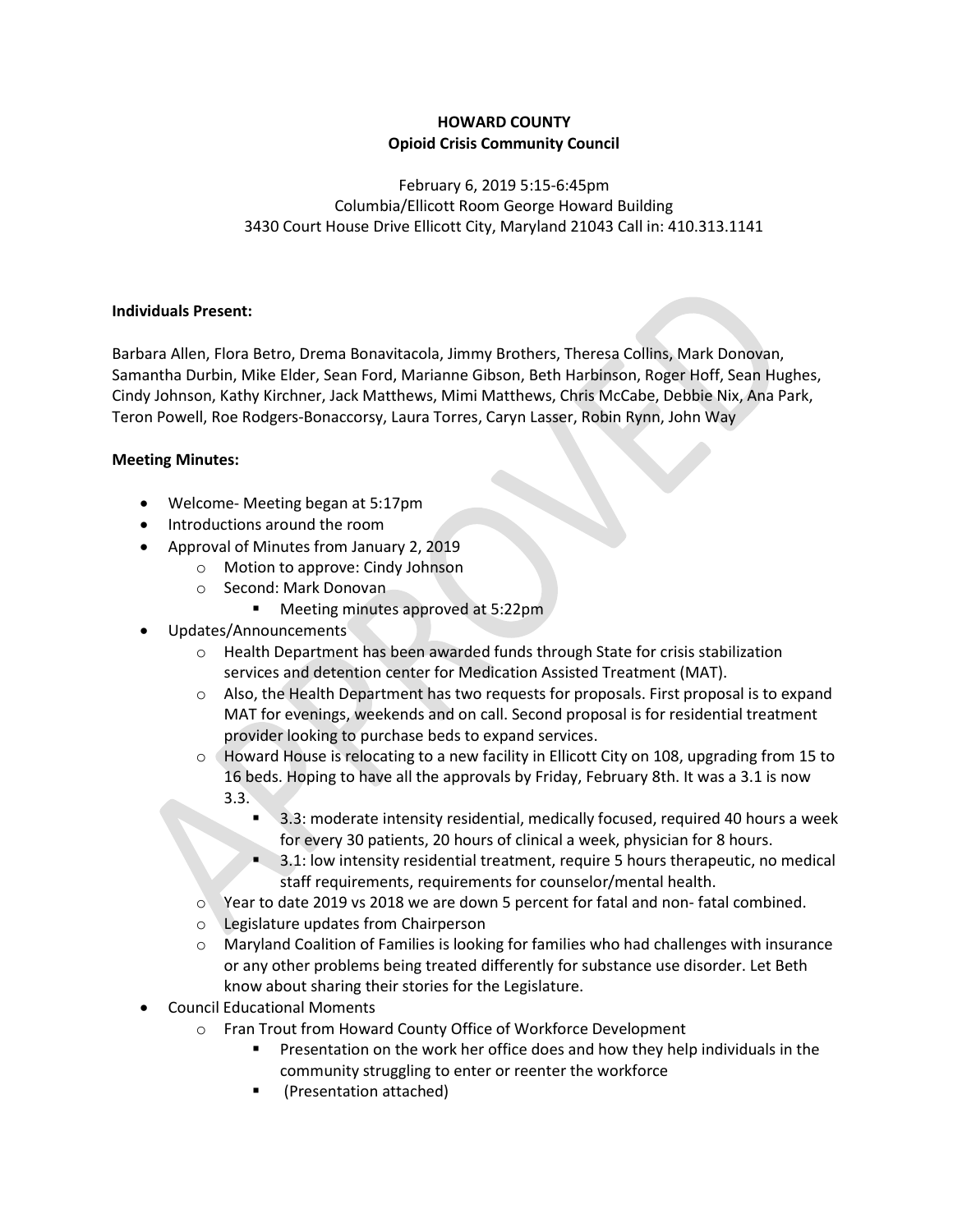- Discussion on Fran's presentation:
	- More beneficial for individuals to come to the office for resume training rather than on site visits
	- Services for those younger than 18
		- o Youth counselor
		- o Making Change is a good resource for younger than 18
		- o Financial literacy from Banks good resource
	- Youth Program
		- o 8-10 kids help get summer employment
		- o 20 hours/week
		- o Goes out through the schools
		- o Each year the eligibility changes
		- o Workshops: Internet safety, giving back, career explorationguided research on two career field
	- Can sign up for workforce exchange at home
	- Track of participants
		- o Federal tracking of who gets a job, who keeps a job, and how much money
		- o Usually see around 800 people per month
	- Anyone can use general services but there is priority to Howard county residents
- o Kim Wireman, Powell Recovery
	- Serve the poor of Baltimore city
	- Offer a full continuum of care
		- Full complement of doctors and nurses with addictions medicines
		- Withdrawal management
		- Offer 3.3, 3.5, 3.1 levels of care
		- Every outpatient level of care
		- Outpatient mental health clinic
		- About 50% present with cooccurring mental illness, out of that 50% about 70% severe mental illness
	- Psych rehab "life" program
	- Provides additional assistance for clients with severe mental illness
	- State of MD defines who gets to belong
- Typical client is late 30s early 40s
	- About 25 percent between 18 and 30 years old
	- Typical clients are homeless and have used opioids for 15-20 years, never been employed
	- About 60% clients present fentanyl positive
	- About 50% present positive for cocaine
- o Provide Treatment on Demand
	- Goal is to provide access to treatment in 24 hours of first contact
	- Reach this goal 95 to 100 percent of the time for new client's consistency
	- Committed to rapid and immediate access to treatment
	- First day they receive psych social, see the doctor, approved and medicate, placed in residential care, given clothing and food, and safety
- o Outreach team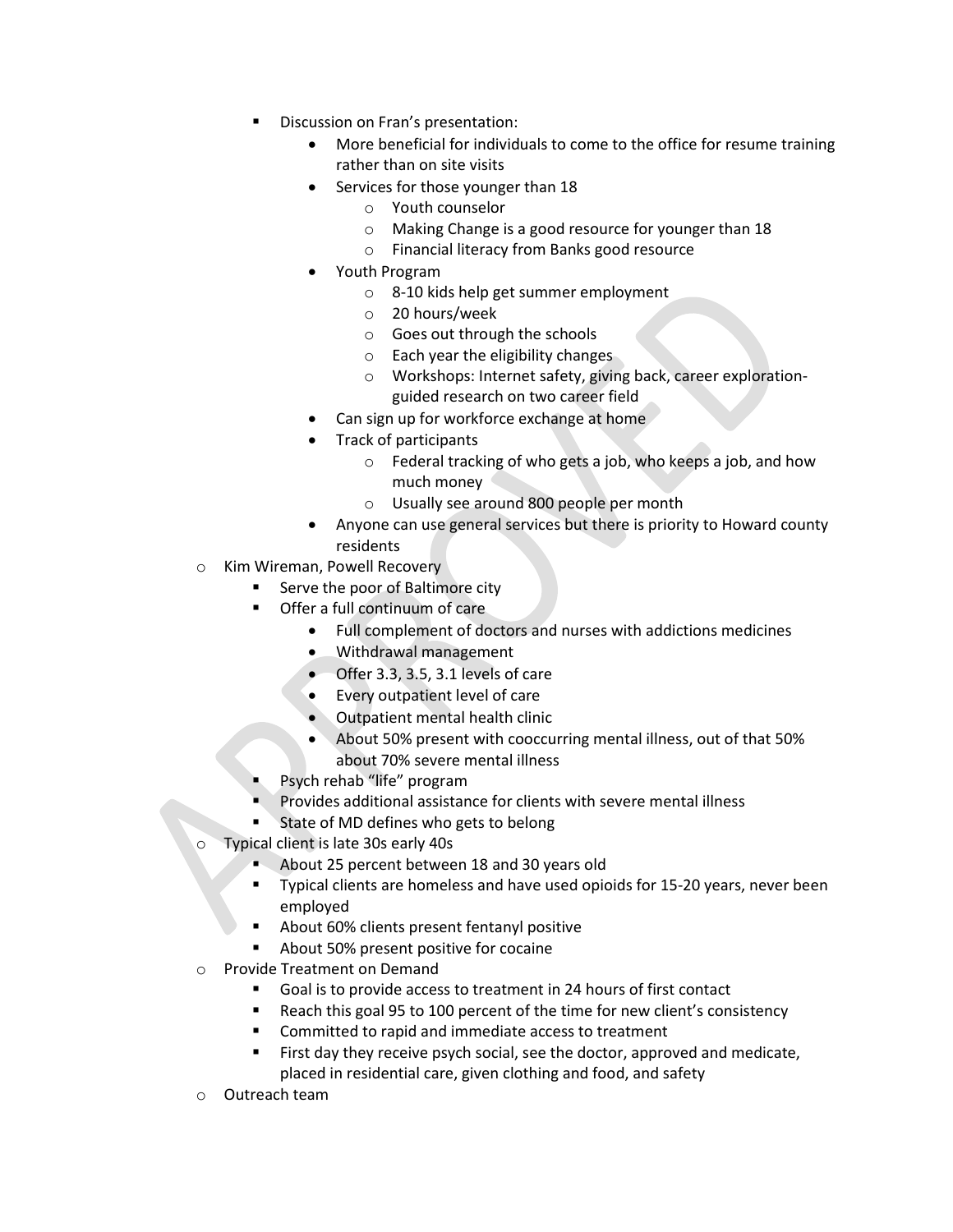- "On the block staff"- carry Narcan- 2 packets of 4mg
- Every 30-45 days they administer Narcan about a block and a half away (between Lombard and Baltimore)
- $\circ$  In July 2017, Medicaid began to reimburse for higher levels of residential care
	- Since then they have opened about 120 to 130 residential beds
	- In the process of converting about 200 more beds
- o Typically costs about \$7,000-\$10,000 to open up a recovery house for anywhere from 6- 15 people
	- Suiting out houses, then seeking fire inspection and U&O takes about 2-3 weeks
	- State requires to be accredited typically takes 3 weeks
	- **Apply to BHA for license which takes 2-5 weeks**
	- Send through E prep to Medicaid, takes about 4 weeks including site visit (ACA requires site visit)
	- Beacon has to turn on which takes 2-3 days
	- This whole process takes about 2-3 months to get through regulations
	- **Trying to get as many houses as they can**

## o Residential treatment works

- Reduction in separations
- **Food provided at residential house really helps clients**
- Safe environment helps clients
- In January 3.1 care began to be covered
	- Creates a highly beneficial continuum of care
	- High intensity for 1-2 months, then 3.1 for 90 days, then 60-day renewal and then renewal every 30-days depending on progress
	- 5-6-month residential continuum is extremely beneficial
- Once residential continuum is complete we need to do something else
	- Goal is to have a 24-month continuum
	- Housing is usually the piece that gets in the way
	- Hope to provide supportive housing at various levels
	- Need to make it affordable with grant funding
	- Also want to begin an intervention of some sort to help people who have never been employed enter workforce
	- Pilot: 4-6 people in a house in the city, \$7000 to open one of those houses, regular check-ins, toxicology 3 times a week
- Discussion on 2-year pilot on keeping clients out of the Emergency Room
	- Tremendous cost on the health system
	- Saved the system \$730,000 in unnecessary Emergency Room visits by having a nurse assess someone and then drive them to Patient First
- o Powell takes clients from anywhere not just from Baltimore
- Reminder that our goal is to educate us in this room, keep an energy of hope
- Committee Progress Reports & Discussion
	- $\circ$  Chamber Event Excellent Event
		- 140 people registered
		- **DLLR Erin Roth Deputy Assistant Secretary was a great panelist**
		- Left audience wanting to learn more
			- Good questions
			- Lawyer had great points for employers